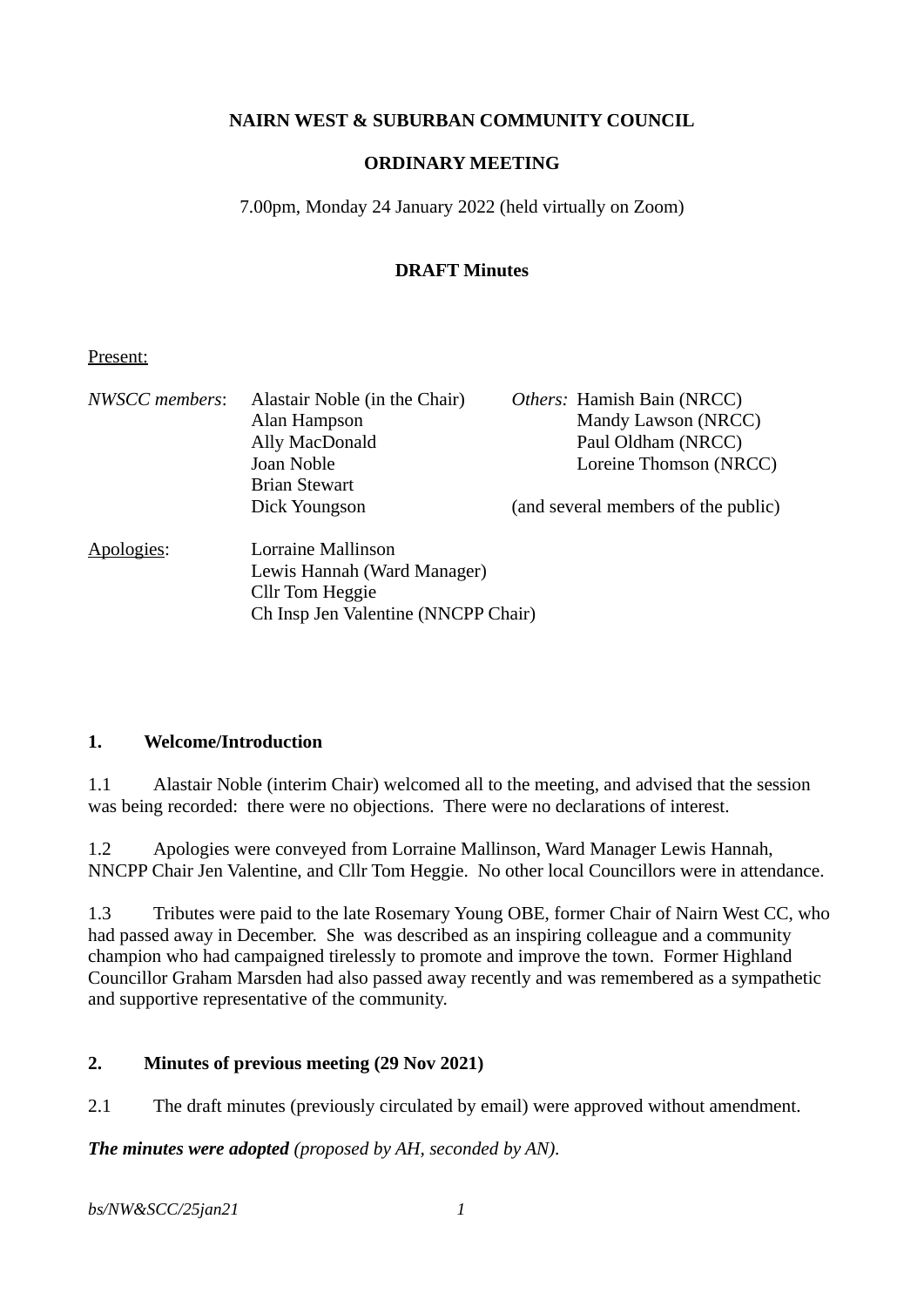## **3. Matters Arising – and website queries (not otherwise listed as agenda items)**

3.1 Traffic and speeding on A96 and parking on Moss-side Road. Local residents' concerns had been communicated to both Highland Council and Transport Scotland. The latter had responded, commenting that they saw no reason or scope to make changes to the A96 speed limit notifications or the layout of the road, junctions, pavements or crossing arrangements. No response had been received from Highland Council regarding Moss-side Road.

# *Action: the TS reply will be forwarded to the resident who raised the issues (BS).*

3.2 Parking in Rowan Place. A resident had submitted a complaint via the NW&SCC website about neighbours' obstructive parking in this cul-de-sac.

## *Action: It was agreed that this should be referred to the Ward Manager and Shane Manning of HC traffic management department (BS).*

3.3 Air quality and exhaust emissions. A resident of Douglas Street had raised concerns. It was noted that in August 2021 both NW&SCC and River CC had requested that monitoring be carried out at key points along the A96 and at junctions such as Leopold Street. The Council had taken no action: the replies pointed to the delivery of the bypass as the solution, and asserted that air quality was 'within government guidelines'. In discussion this latter point was challenged on the grounds that the single reading taken [in 2020] had been very close to the permitted maximum, and that the safe thresholds had since been reduced.

# *Action: A further follow-up request for systematic monitoring to be submitted (BS).*

3.4 Developer Contributions (DCs). The precise details of DC-accounting by Highland Council were still not available.

## *Action: preparation of a joint CCs letter to Audit Scotland asking for a review and scrutiny (for discussion with River CC).*

3.5 Flood prevention *(carried forward from Oct/Nov 2021)*. Not discussed. Still no response or update from Councillors or NNCPP on local action.

## **4. Membership and Office Bearers**

4.1 The Chair confirmed that Highland Council was now organising interim elections for the vacant seats on NW&SCC and a number of other CCs around the Highlands. In total there were six vacancies on NW&SCC: two seats had been unfilled since the last elections, three members had resigned, and the Council also required co-opted members – NW&SCC has one – to step down.

4.2 The election procedure, set out on the HC website, was outlined. The deadline for submitting nominations is 12 noon on 1 February.

## *Action: A notification drawing attention to the elections and encouraging candidates to apply would be put on the NW&SCC website (AM with JN).*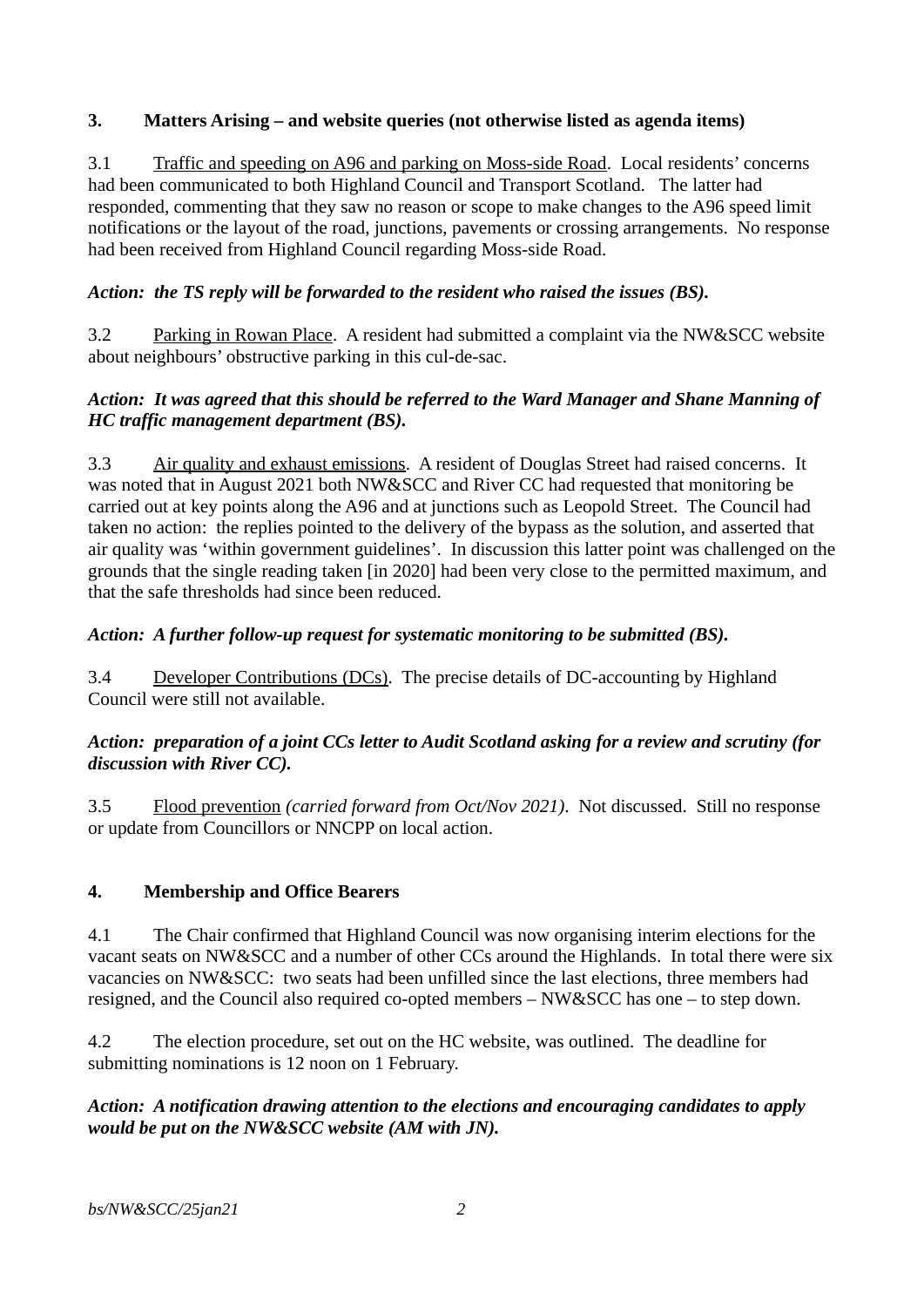## **5. Financial Report**

5.1 The ring-fenced funds for the fireworks display of £3261.16 had been transferred to the BID on 8 Dec. The NW&SCC account had a balance of £2219.16 as at 8 December. There had been no other transactions since the last meeting.

## **6. Sandown: the further consultation**

6.1 A letter had been received from Alison Clark (THC) dated 31 Dec responding to the joint CCs letter of 4 October about the additional or second consultation exercise.

6.2 Representatives from NW&SCC and NRCC who had attended the 12 January meeting of the so-called 'reference group' reported on that discussion. It was disturbing that the other reference group members appeared to be unfamiliar with the subject of Common Good and the relevant legislation. None had past experience or knowledge of Common Good issues (some were not local Nairn community members). Most had not read or reviewed the responses to the first consultation. The group was unaware that there were differing versions of the online questionnaire form. Several were unclear about the task and responsibilities of the group: some appeared to believe that the consultation exercise was designed to mobilise support for the development of more housing. It was felt that this was deeply unsatisfactory.

*Actions: It was agreed that each CC should respond to this second consultation reiterating the objections submitted in the first (Jan 2021) consultation on the Sandown land (BS).*

*It was also agreed that a separate joint letter (already circulated in draft) be sent to the Council pointing out the procedural deficiencies in the organisation, publication and procedural management of the second consultation – defects which rendered the exercise unreliable and thus invalid (BS with NRCC).*

## **7. Other Common Good proposals**

7.1 Grant Street Store & Yard. Considerable concern was expressed about the fact that in the public consultation on the future of this Common Good site the Council had proposed only one option: the disposal by sale. In discussion it was pointed out that there was extensive and clear evidence of local interest from a number of different community groups and businesses in renting and refurbishing the property. The possible presence of asbestos as a constraint on repair or use was raised: it was noted that the Council had commissioned a survey, and any tenant or future user would be expected to seek specialist advice as required.

#### *Action: NW&SCC to prepare a consultation response (for approval at Feb meeting to meet the 10 March deadline) objecting to the sale by disposal and recommending an evaluation of alternative options, eg offering the site to community applicants for rental/refurbishment (BS).*

7.2 James' Kiosk. The proposal to extend the lease-period and to grant occupancy of a small additional area of adjacent land at a proportionate increase in rent was generally supported, on the grounds that it was desirable to treat tenants of CG sites consistently and fairly (other tenants such as the Strathnairn and the SunDancer already had leases of 30 years or longer) and that the Kiosk operation was a local business which significantly enhanced the Links as a recreational area and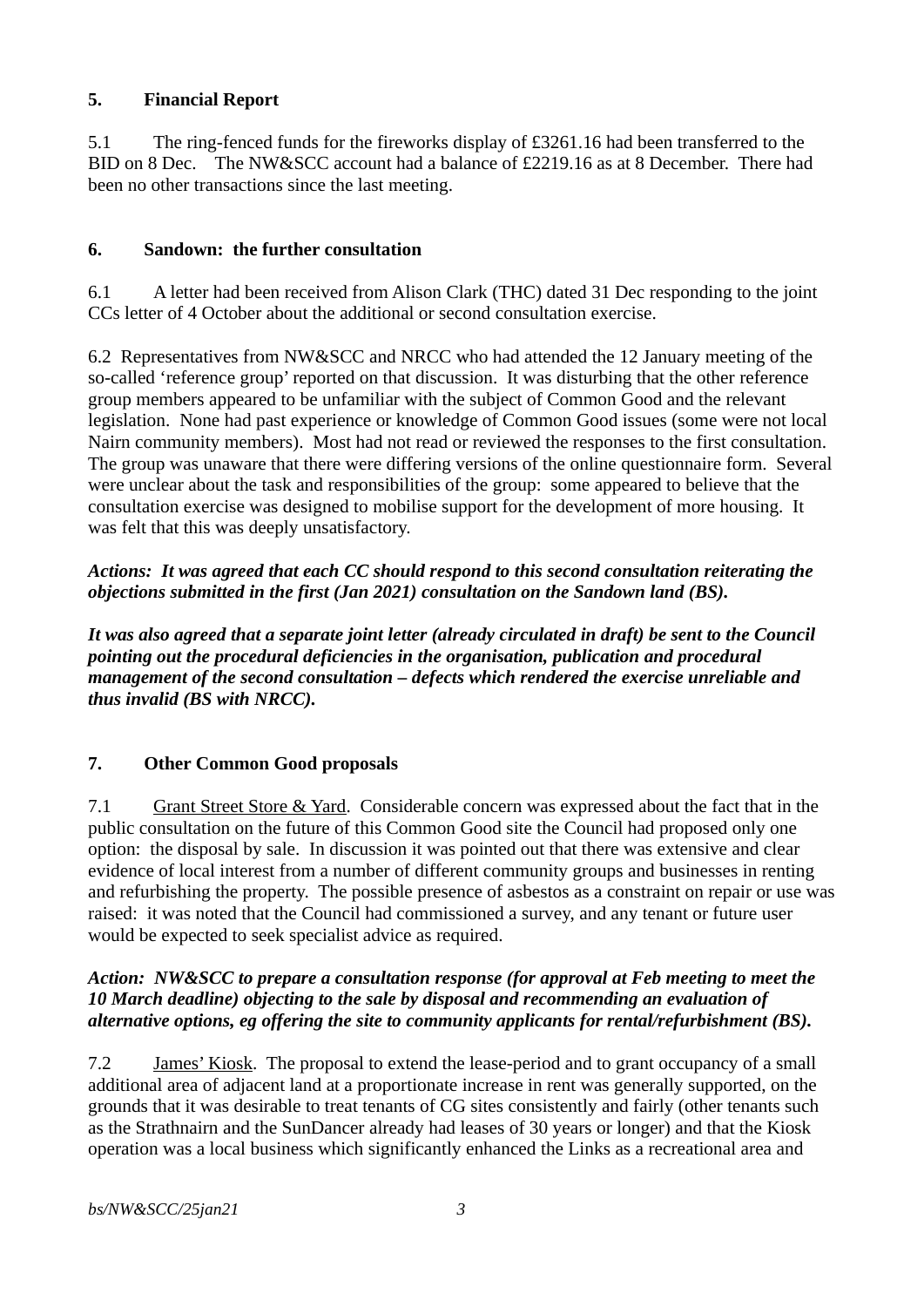provided a service to both residents and visitors. It was noted that provided the lease agreement was suitably drafted, there should be no risk that a longer lease would convey any permanent rights of occupancy or ownership and that the agreement should incorporate a renewal or reversion condition to safeguard the CG ownership of the site.

#### *Action: Draft CC response to be prepared, supporting the lease extension, for approval at the Feb meeting and submission by the 11 March deadline (BS).*

7.3. BMX track on the Links. There was considerable discussion of this topic, and a number of points were raised. It was acknowledged that the local cycling group (Revolution CT) did valuable work in promoting cycle use. But there was deep disquiet that this proposal had only been discobvered by chance from Ward Business meeting minutes obtained under FoI. Councillors had apparently considered and decided the request to use the Links with no public mention or briefing, no notification to the CCs, and no evident consideration of the potential impact and implications. This was seen as unacceptable. It was extremely regrettable that this proposal had not been subject to any form of public consultation.

The idea that a major part of the open green space at the Links should be 'coned off' and assigned for the exclusive use of BMX riders every Sunday afternoon was regarded as inappropriate, and incompatible with the diverse other uses of that recreational area by families, children, dog walkers, and other visitors especially at weekends. The presence of the 'showies' for a number of weeks in the summer was also seen as a factor. While it was understood that the organisers had done their own risk assessment, the conclusion that members of the public would have to bear the responsibility for any collision or accident arising from their presence at the site was untenable.

Strong views were also expressed about the environmental impact: with regular weekly activity, BMX bikes would inevitably leave tracks and erode the grassy slopes, inflicting long term damage, as had already become evident at "unofficial" tracks elsewhere around the town.

In conclusion it was pointed out that the case for access and use of the Links by BMX riders had not been satisfactorily demonstrated: there was already a dedicated area at the Riverside for BMX trails and safety instruction. This facility had regrettably been neglected by the Council's leisure and amenities service. The appropriate and preferable approach should be for the Council to assign resources to the maintenance, upgrading and if necessary expansion of the Riverside site, rather than agreeing that BMX users should occupy an additional location at the Links which would put them into competition and potential conflict with other users of that open space.

## *Action: The CCs would make representations accordingly to the Ward Manager and local Councillors (BS).*

## **8. [Leisure and Recreation Spending** *- taken later in the meeting after item 12. – see below***]**

## **9. Parking Charges and Motorhome Facilities**

9.1 Maggot waste disposal point. Again, there was lengthy and detailed discussion. Parkdean had advised that they were unaware of, and had not been notified or consulted about, the planning application. They had expressed concern that the proposed "shed" at the Maggot would be located directly in front of their main restaurant and services. They had also pointed out that as part of the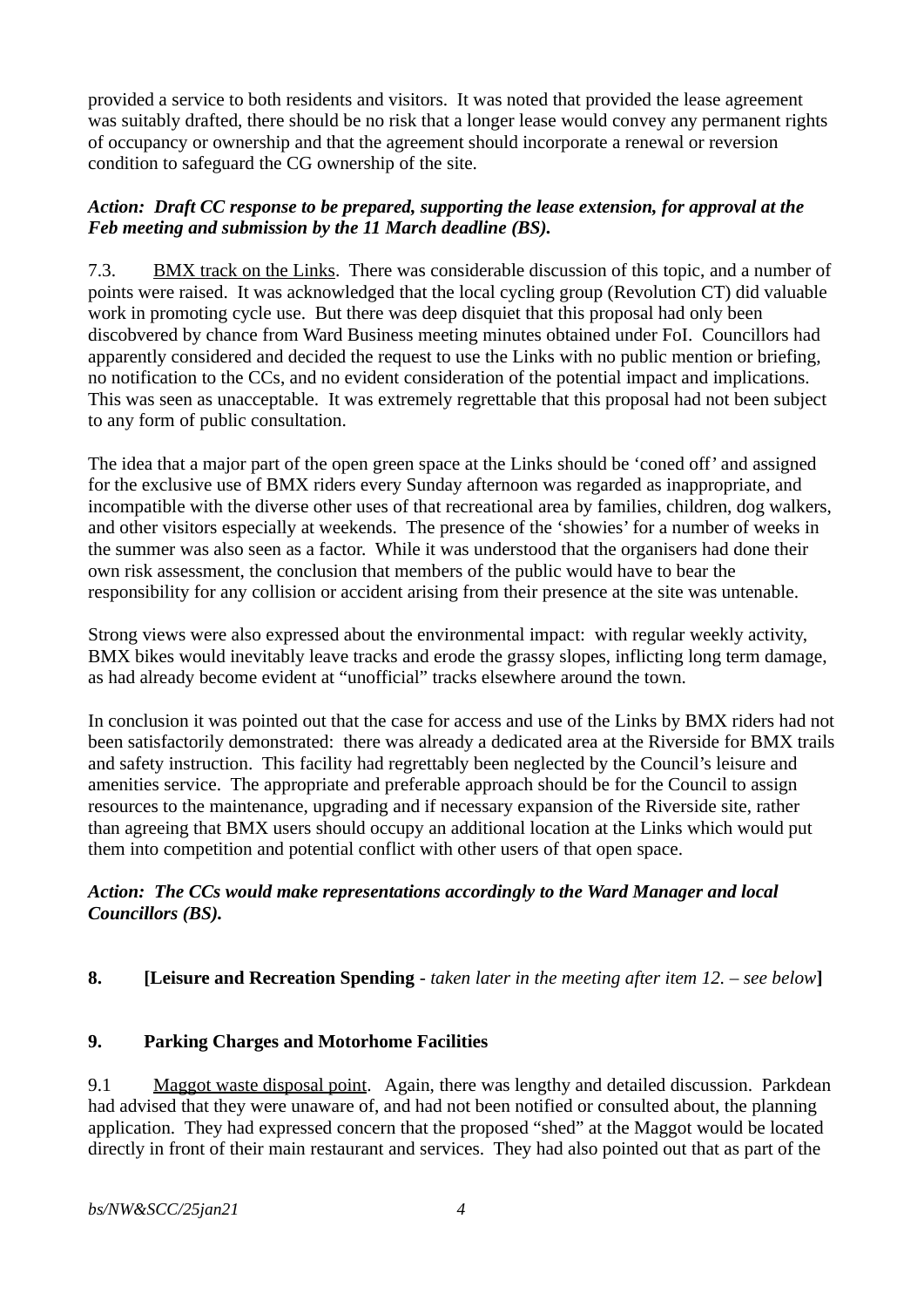agreement for their occupancy of additional land at the East beach Parkdean provided motorhome facilities there, and that there was always available vacant space and capacity. This led to speculation that charging for the proposed facility at the Maggot would effectively be competing with, or taking custom away from, Parkdean's operations.

There was general opposition to placing a chemical disposal point on the Maggot (and because of the planning deadline an objection had already been submitted saying so). There was however no consensus on an alternative location. Nearby residents, while keen to see the harbour public toilets reopened, had voiced objection to the installation of a chemical waste disposal unit there on the grounds that this would increase traffic. This led into a separate debate about the harbour toilets *(see 9.2 below)*. On the wider issue of the parking scheme, it was agreed that the CC should also write raising a number of detailed questions about the legal and regulatory basis for the implementation of the scheme on Common Good land.

## *Action: NW&SCC (with River CC) to raise queries and seek explanation of the parking plans. (BS)*

9.2 Harbour toilets. Most boat owners required a different (suction pump) facility for waste disposal, so usually got rid of waste at sea and would not use the facility designed for motorhomes and caravans. This led into discussion of the facilities offered at the harbour and at the Sailing Club: it was pointed out that there had long been unhappiness that the Council charged harbour users the same fees as at other harbours in the Highlands while providing fewer facilities and services.

River CC were pursuing a campaign to get the Harbour toilets reopened. The costs quoted by HC for refurbishing (£4,000) and operating the toilets (£31,000 for 6 months) were dramatically out of line with the costs for similar toilets elsewhere (eg Arisaig, £15,000 per year). There were many examples of successful provision of public toilets elsewhere around the highland, many of them provided by Highland Council, some involving local community groups, and many benefiting from grant funding aimed at tourism and rural communities. It was very disappointing that Highland council seemed so reluctant to support, fund and enable adequate toilet facilites in a visitor destination such as Nairn.

## *Action: The Chair expressed support for River CC's campaign and concluded that this all underlined the urgency of action to devise and deliver a local place plan.*

## **10. Town centre sitrep/update**

10.1 The meeting recalled that the process by which decisions had been made and funding allocated for the construction of the large new housing block and CAB offices in the town centre had been highly controversial and that the matter was now the subject of formal investigation and review by the Scottish Government. Since then there had been further examples of decisions taken and funding allocated in similar fashion to favoured projects with no public engagement. Recent indications that the listed former school (occupied by HC Finance staff) might be declared surplus to requirements, and the suggestion to relocate the library, would also affect the town centre.

## *Action: it was agreed that when the government (SPSO) investigation conclusions were published, the CCs would write to ask what action the Council would be taking in the light of those findings (BS with River CC)*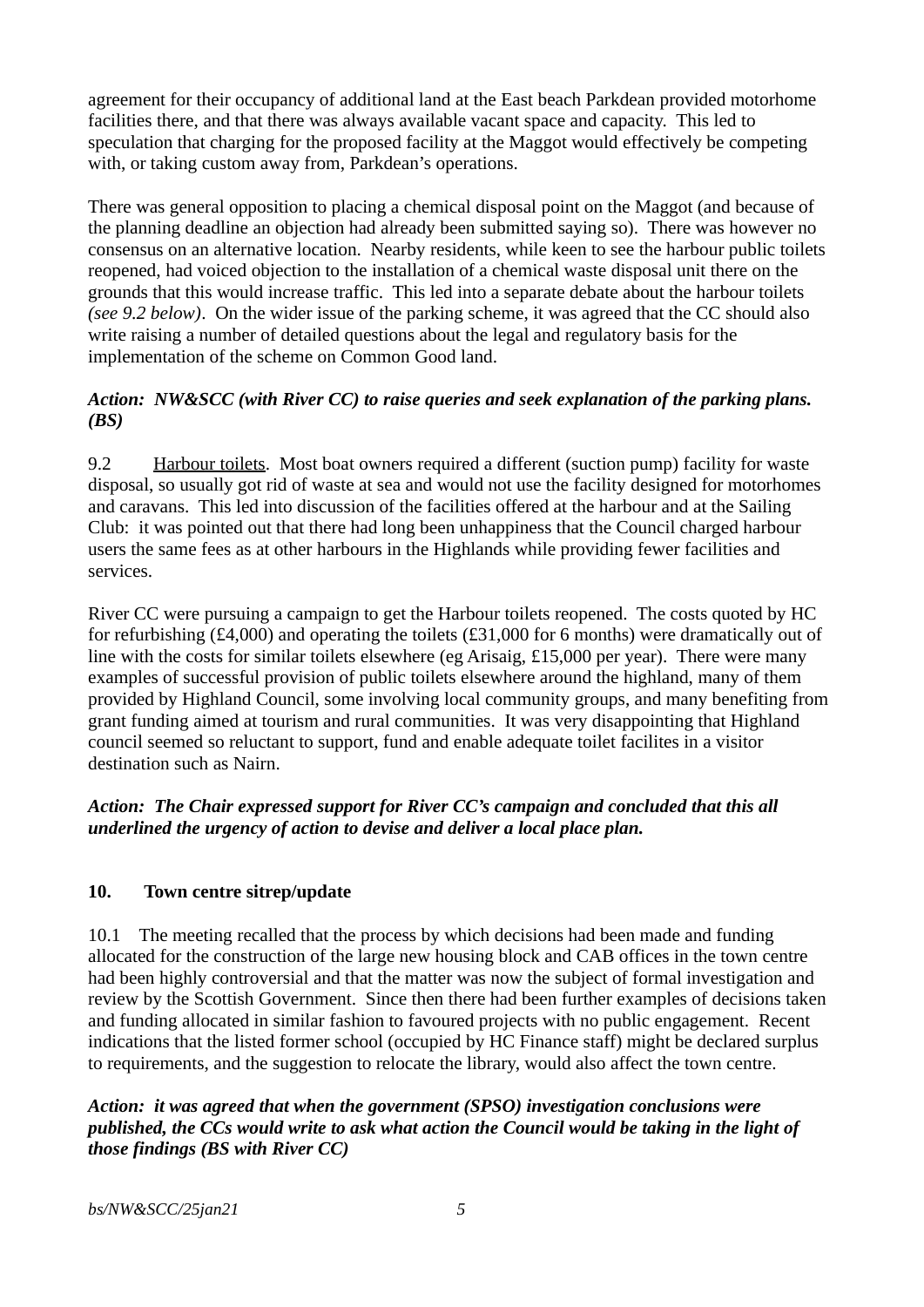## **11. Planning for new Academy**

11.1 Complaints were again raised that there was little transparency and a lack of information. For the past two years CCs had been excluded from meetings and not briefed or informed. It was suggested that alternative locations – such as Sandown – would be more sensible than building on the current site which was surrounded by housing and restricted by the railway line. There was concern that the planning was for a new school with smaller capacity (perhaps 6-700) when it seemed likely that development would expand the population and generate increased demand. There could be a need for up to 300 additional places. There was apparently no evidence-based forecasting, no review of catchment areas, and little flexibility for future expansion. It was pointed out that government guidance required school provision to be based on current demand.

CC members who had attended the most recent "Academy stakeholder group" had asked whether feasibility studies had been carried out and alternative sites and options assessed. This had been ruled out, on the grounds that there was no time: the existing building needed urgent replacement and the funding had to be spent within a very short timescale. The focus was therefore on the design of a new building on part of the present site. This led to the comment that once again, the Council's lack of forward planning was leading to another short-term and unsatisfactory proposal.

## *Action: The Chair concluded that the discussion had revealed serious anxiety and a number of practical issues, which would be conveyed to the stakeholder group at its next meeting (in Feb).*

## **12. Local Planning**

12.1 There was no discussion other than a reminder that the draft proposed revised IMFLDP was expected to be put out for public comment in April, and that there was a pressing need to draw up a Local Place Plan.

#### **8. Leisure & Recreational Spend and CG rent & maintenance** *[taken out of sequence]*

8.1 "Double charging". JN confirmed that Nairn was the only area in the Highlands where the Common Good was charged by the Council for maintenance. She noted that HighLife Highland had been charging the CG fund under what was claimed to be a pre-existing agreement, while also being paid by Highland Council under a management contract. She had requested a copy of that pre-existing agreement and was awaiting a reply. It was possible that substantial repayments (£40- 80,000) were due to the CG Fund.

8.2 Splashpad project costs. FoI requests and scrutiny of the Council accounts had revealed that the Council, which had undertaken to contribute £25,000 to the project, had in fact debited the CG Fund for the costs. Highland Council had now said that this was a "miscoding" and that the money would be reimbursed. In discussion the point was made that this was serious, could not be dismissed as a simple oversight, but raised the question of what other costs and charges might have been improperly debited against the CG Fund by "Miss Code"….

*Action: JN would pursue the efforts to obtain the HLH agreement documents. It was agreed that NW&SCC should write formally to seek confirmation that the miscoded splashpad costs had been reimbursed, and to request full disclosure of, and access to, all Common Good accounts and invoices in order to ensure that there were no other inappropriate charges.(JN).*